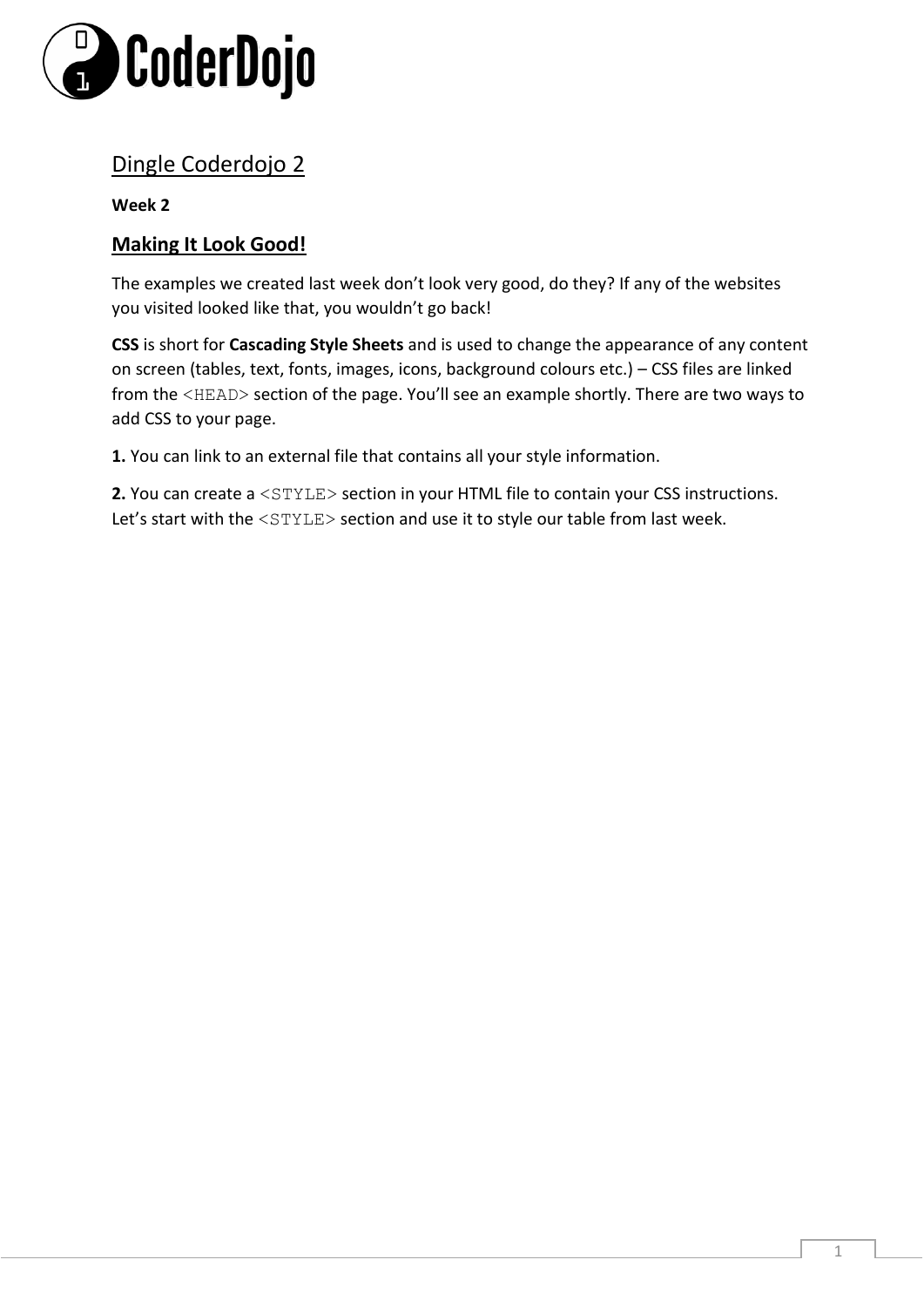

```
<HTML>
    <HEAD> 
         <TITLE>My First Page</TITLE> 
         <STYLE> 
         body { 
             background-color: pink; 
         } 
         td { 
              font-family:verdana; 
              font-size: 20px; 
              color: white; 
         } 
         .heading { 
              font-size: 30px; font-weight: bold; 
         } 
         #banana { 
              background-color: yellow; color: black; 
         } 
         </STYLE> 
    \langle/HEAD><BODY> 
    <P>This is a table:</P> 
    <TABLE width="100%" cellpadding="2" cellspacing="2" border="1"> 
    <TR><TD class="heading" >Top Row Cell 1</TD> 
         <TD class="heading" >Top Row Cell 2</TD> 
         <TD class="heading" >Top Row Cell 3</TD> 
    \langle/TR><TR><TD>Middle Row Cell 1</TD> 
         <TD>Middle Row Cell 2</TD> 
         <TD>Middle Row Cell 3</TD> 
    \langle/TR><TR><TD>Bottom Row Cell 1</TD> 
         <TD id="banana" >Bottom Row Cell 2</TD> 
         <TD>Bottom Row Cell 3</TD> 
         \langle/TR>\langle/TABLE>
    </BODY> 
</HTML>
```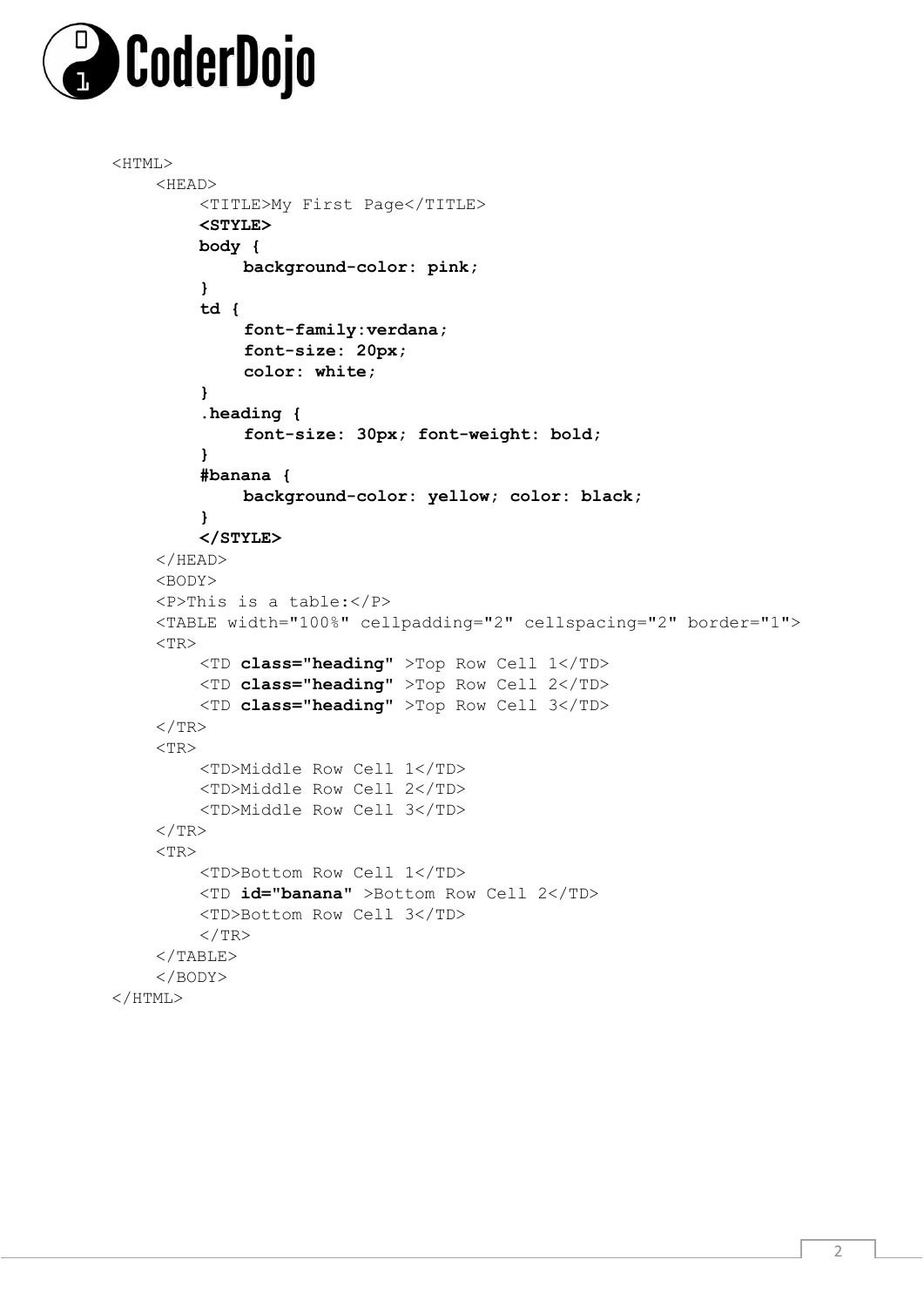

#### **Notes:**

**1.** Our CSS is embedded in the  $\langle \text{STYLE} \rangle$  section at the top of the page.

**2.** We can affect **all** tags of a certain type by just referring to it and applying the styles, e.g. **td {** 

```
font-family:verdana; 
    font-size: 20px; 
    color: white; 
}
```
**3.** We can target specific tags by adding a class to them (look for "class=" in the code above) and styling the class. Classes are prefixed with a "."

```
.heading { 
    font-size: 30px; 
    font-weight: bold; 
}
```
**4.** You can target individual elements on the screen by adding an ID to them (look for "ID=" in the code above) and styling the ID. IDs are prefixed with a "#".

```
#banana { 
    background-color: yellow; 
    color: black; 
}
```
## **Challenges:**

**1.** Change the background colour to something else! Find a list of all named colours here: https://en.wikipedia.org/wiki/Web\_colors

**2.** Change the background colour of the third cell on the second row to purple.

# **Troubleshooting**

#### **Why isn't my page working?**

**1.** Do you have **one** <HTML> tag in your document? (should be at the top)

**2.** Do you have **one** corresponding </HTML> tag at the bottom? (Should be the last line)

**3.** Do you have **one** <BODY> tag?

**4.** Do you have **one** corresponding </BODY> tag at the bottom? (Should be the second last line)

**5.** Do you have any broken/mistyped tags? Some common mistakes: